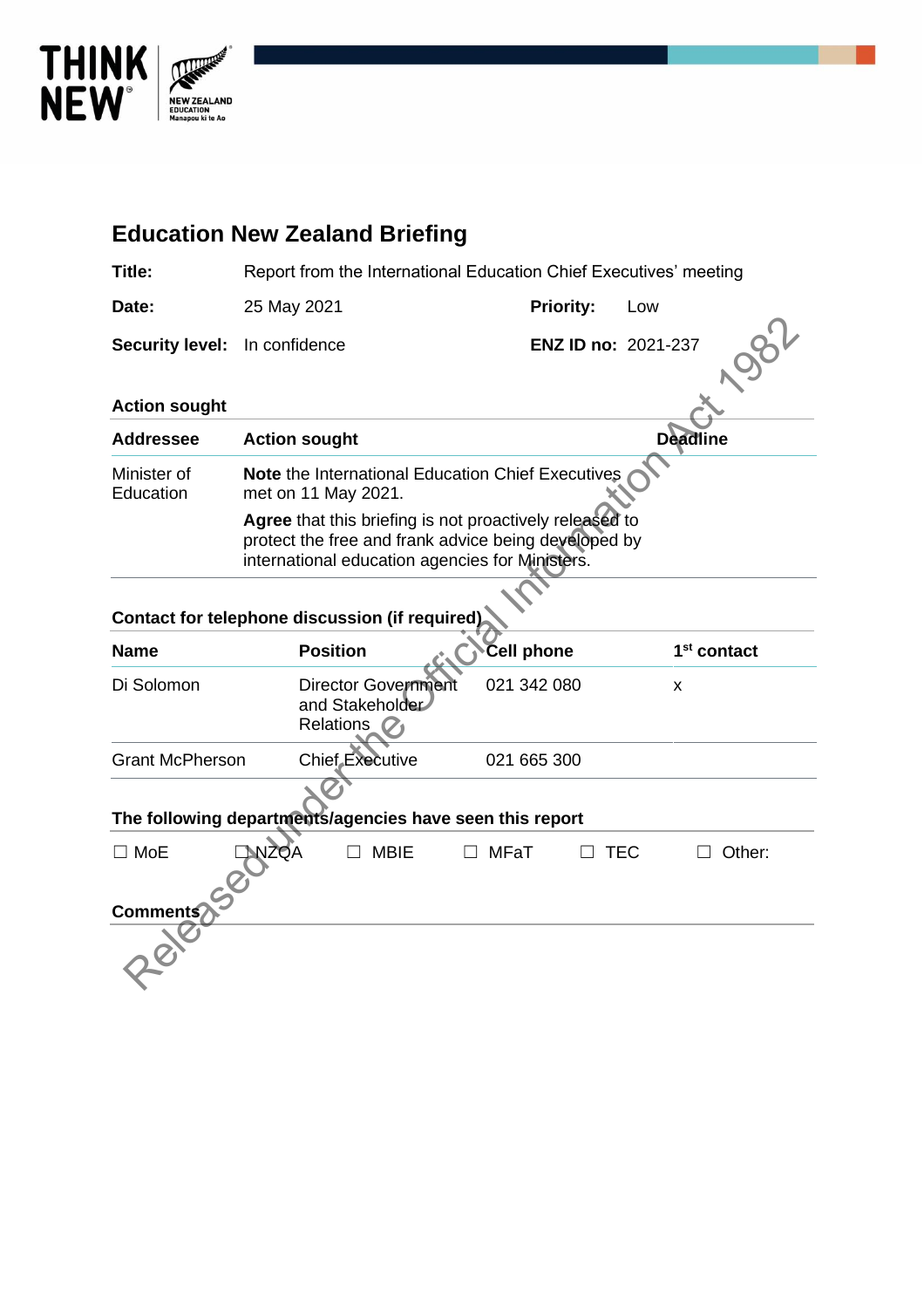

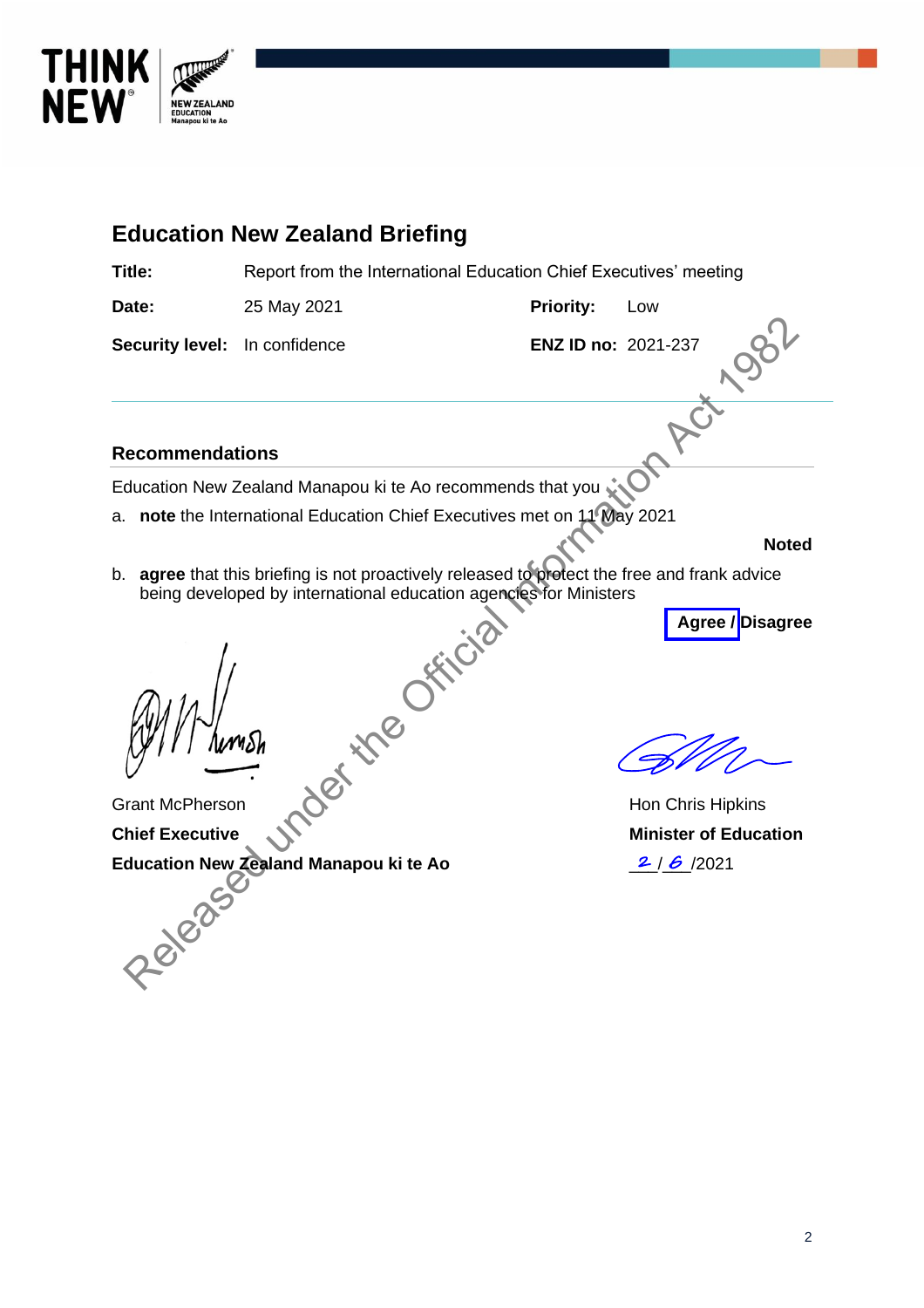

## **Purpose**

1. This report provides you with a summary and recommendations from the recently held International Education Chief Executives' meeting.

## **Background**

- 2. In a letter to other International Education Ministers following the release of the Strategic International Education Recovery Plan (Recovery Plan) in July 2020, you set out a governance structure including the establishment of a Chief Executives' Group to provide direction and oversight of the implementation of the Recovery Plan and more generally of the reset and rebuild of the international education sector following COVID-19.
- 3. The Chief Executives' group is led by the Chief Executive of Education New Zealand Manapou ki te Ao (ENZ) on behalf of the Secretary for Education (MoE) and includes the Chief Executives from Ministry of Business, Innovation and Employment (MBIE); Ministry of Foreign Affairs and Trade (MFAT); New Zealand Qualifications Authority (NZQA); Tertiary Education Commission (TEC); and New Zealand Trade and Enterprise (NZTE) and the Deputy Chief Executive Immigration New Zealand (INZ). ackground<br>
In a letter to other international Education Ministers following the release of the Grategy<br>
informational Education Recovery Plan (Recovery Plan) in July 2020, you set obt a<br>
governance stucture including the e
- 4. The Chief Executives' group is supported by a Senior Officials group' that has responsibility for leading and managing the implementation of the Recovery Plan noting that each agency retains responsibility for its individual workstreams within the Recovery Plan.

## **The meeting**

- 5. The International Education Chief Executives group met for its second meeting on 11 May 2021. The meeting was attended by the Chief Executives or their delegate of MoE; ENZ; MBIE; MFAT; NZQA; TEC; and NZTE and the Deputy Chief Executive INZ.
- 6. Agenda items included:
	- the current state of the international education sector with a focus on inbound mobility including feedback from the recent sector engagement and the international students exemption cohorts
	- a discussion on your upcoming meeting with the peak body representatives (which was held on the same day) and the key messages about the future of international
	- education that you intended to talk to the representatives about
	- the next iteration of the Recovery Plan.

#### **Key discussion: Cohorts of students**

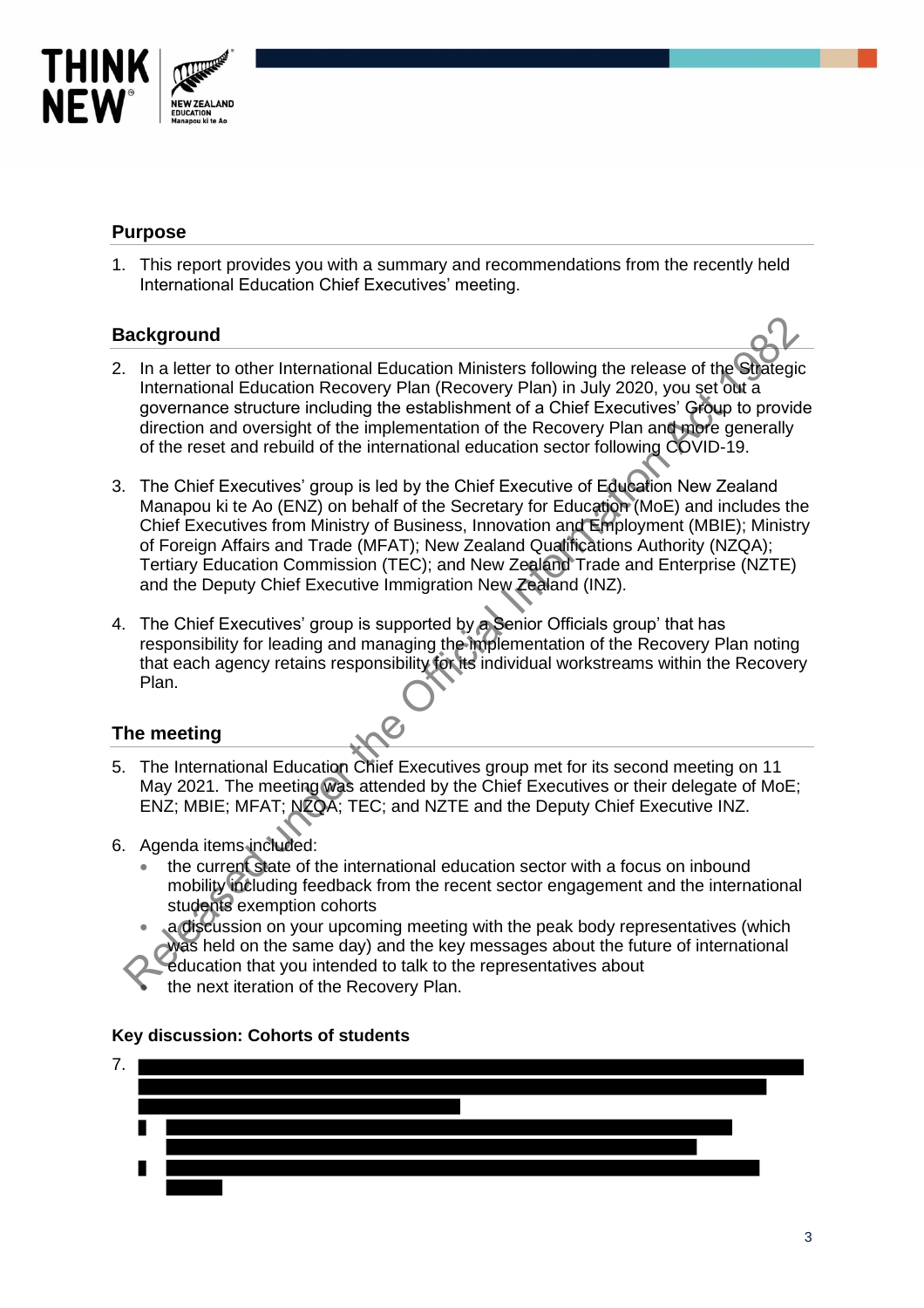

#### **Key discussion: NZ brand health**

THINK

**NFW** 

- 9. The sector has the perception that the New Zealand education brand is being negatively affected by New Zealand's closed borders and that our competitor countries are more open to international students arriving than we are. We are confident that the Government's handling of the COVID-19 pandemic along with the care and support for the wellbeing of the international student who have remained in New Zealand will stand us in good stead.
- 10. However, to be assured of this and to keep abreast of any changes internationally, the Chief Executives commissioned work around the New Zealand education brand health and a comparisons of border positions of our competitor countries. We will need to ensure this comparison is updated regularly. **This is an action for ENZ.**

## **Key discussion: Rebuilding the student pipeline**

11. The Chief Executives agreed that rebuilding the student pipeline once the borders begin to reopen is going to be longer and more difficult than initially thought but that this provides an opportunity to think beyond our traditional models.



Withheld under section 9 (2)(f)(iv) of the Official Information Act 1982